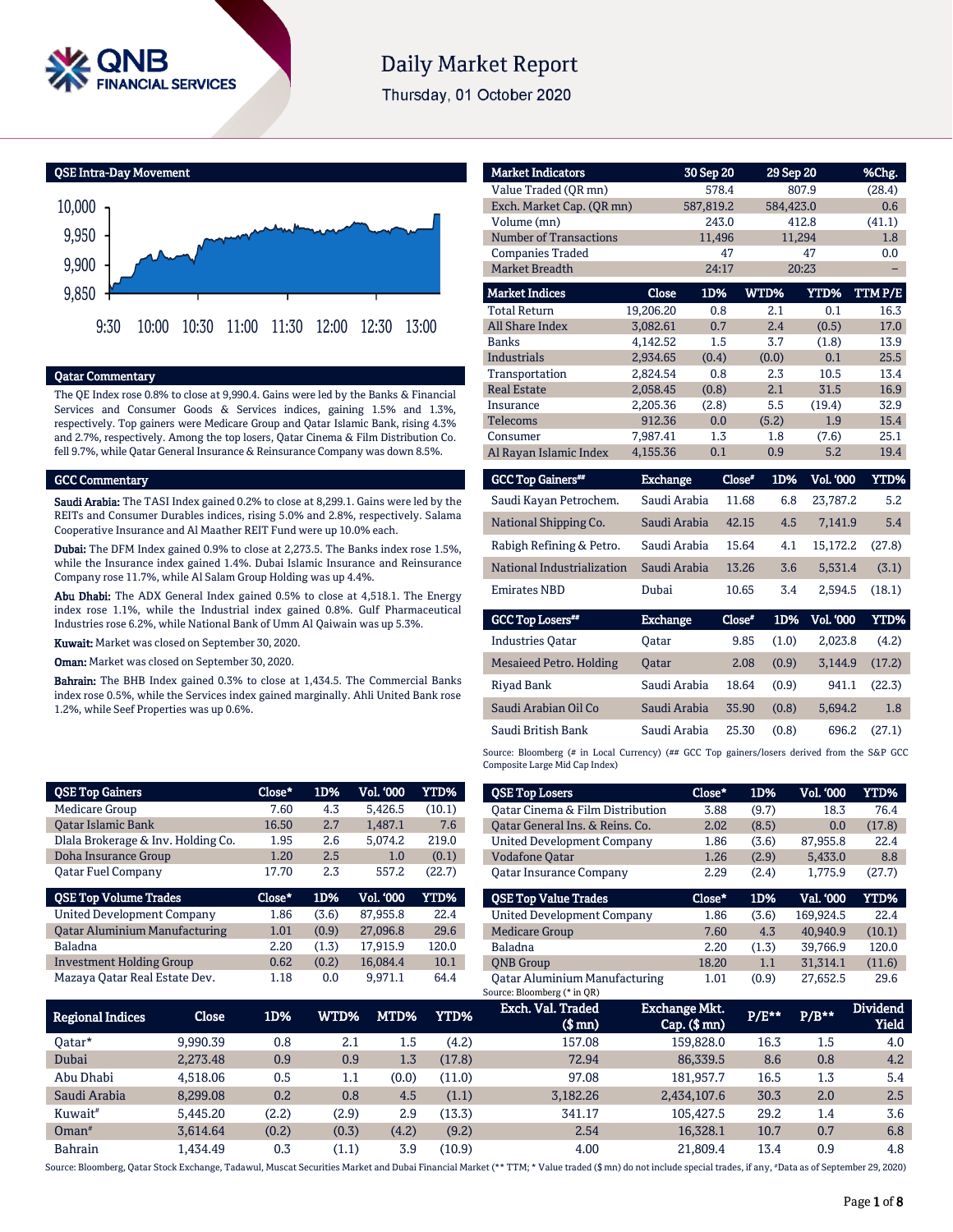# Qatar Market Commentary

- The QE Index rose 0.8% to close at 9,990.4. The Banks & Financial Services and Consumer Goods & Services indices led the gains. The index rose on the back of buying support from GCC and Foreign shareholders despite selling pressure from Qatari and Arab shareholders.
- Medicare Group and Qatar Islamic Bank were the top gainers, rising 4.3% and 2.7%, respectively. Among the top losers, Qatar Cinema & Film Distribution Company fell 9.7%, while Qatar General Insurance & Reinsurance Company was down 8.5%.
- Volume of shares traded on Wednesday fell by 41.1% to 243.0mn from 412.8mn on Tuesday. Further, as compared to the 30-day moving average of 366.4mn, volume for the day was 33.7% lower. United Development Company and Qatar Aluminium Manufacturing Company were the most active stocks, contributing 36.2% and 11.2% to the total volume, respectively.

| <b>Overall Activity</b>        | Buy %* | Sell %* | Net (QR)         |
|--------------------------------|--------|---------|------------------|
| Oatari Individuals             | 39.24% | 47.29%  | (46,578,589.6)   |
| <b>Oatari Institutions</b>     | 29.99% | 26.29%  | 21,392,184.7     |
| Oatari                         | 69.23% | 73.58%  | (25, 186, 404.8) |
| <b>GCC Individuals</b>         | 0.84%  | 1.52%   | (3,918,289.5)    |
| <b>GCC</b> Institutions        | 1.78%  | 0.31%   | 8,555,527.3      |
| <b>GCC</b>                     | 2.62%  | 1.82%   | 4,637,237.8      |
| Arab Individuals               | 9.27%  | 10.11%  | (4,814,745.5)    |
| <b>Arab Institutions</b>       |        | 0.02%   | (104,794.0)      |
| Arab                           | 9.27%  | 10.12%  | (4,919,539.5)    |
| Foreigners Individuals         | 2.72%  | 2.60%   | 713,077.6        |
| <b>Foreigners Institutions</b> | 16.16% | 11.88%  | 24,755,628.9     |
| <b>Foreigners</b>              | 18.88% | 14.47%  | 25,468,706.5     |

Source: Qatar Stock Exchange (\*as a % of traded value)

# Global Economic Data and Earnings Calendar

## Global Economic Data

| <b>Date</b> | Market    | Source                                  | <b>Indicator</b>                 | Period   | Actual   | Consensus | Previous |
|-------------|-----------|-----------------------------------------|----------------------------------|----------|----------|-----------|----------|
| 09/30       | US        | <b>Mortgage Bankers Association</b>     | <b>MBA Mortgage Applications</b> | $25-Sep$ | $-4.8%$  | -         | 6.8%     |
| 09/30       | <b>US</b> | <b>Bureau of Economic Analysis</b>      | <b>GDP Annualized OoO</b>        | 202020   | $-31.4%$ | $-31.7%$  | $-31.7%$ |
| 09/30       | UK        | UK Office for National Statistics       | GDP OoO                          | 202020   | $-19.8%$ | $-20.4%$  | $-20.4%$ |
| 09/30       | <b>UK</b> | UK Office for National Statistics       | <b>GDP YoY</b>                   | 202020   | $-21.5%$ | $-21.7%$  | $-21.7%$ |
| 09/30       | France    | <b>INSEE National Statistics Office</b> | CPI MoM                          | Sep      | $-0.5%$  | $-0.4\%$  | $-0.1%$  |
| 09/30       | France    | <b>INSEE National Statistics Office</b> | <b>CPI YoY</b>                   | Sep      | 0.1%     | 0.2%      | 0.2%     |
| 09/30       | France    | <b>INSEE National Statistics Office</b> | PPI MoM                          | Aug      | 0.1%     | -         | 0.4%     |
| 09/30       | France    | <b>INSEE National Statistics Office</b> | PPI YoY                          | Aug      | $-2.5%$  | -         | $-2.5%$  |
| 09/30       | China     | Markit                                  | Composite PMI                    | Sep      | 55.1     | -         | 54.5     |
| 09/30       | China     | <b>China Federation of Logistics</b>    | <b>Manufacturing PMI</b>         | Sep      | 51.5     | 51.3      | 51       |
| 09/30       | China     | China Federation of Logistics           | Non-manufacturing PMI            | Sep      | 55.9     | 54.7      | 55.2     |
| 09/30       | China     | Markit                                  | Caixin China PMI Mfg             | Sep      | 53.0     | 53.1      | 53.1     |

Source: Bloomberg (s.a. = seasonally adjusted; n.s.a. = non-seasonally adjusted; w.d.a. = working day adjusted)

#### Earnings Calendar

| <b>Tickers</b> | <b>Company Name</b>                                  | Date of reporting 3Q2020 results | No. of days remaining | <b>Status</b> |
|----------------|------------------------------------------------------|----------------------------------|-----------------------|---------------|
| <b>ONBK</b>    | <b>ONB</b> Group                                     | 11-Oct-20                        | 10                    | Due           |
| <b>MARK</b>    | Masraf Al Rayan                                      | 11-Oct-20                        | 10                    | Due           |
| <b>OIBK</b>    | <b>Qatar Islamic Bank</b>                            | 14-Oct-20                        | 13                    | Due           |
| <b>ERES</b>    | <b>Ezdan Holding Group</b>                           | 14-Oct-20                        | 13                    | Due           |
| <b>IHGS</b>    | <b>INMA Holding Group</b>                            | 18-Oct-20                        | 17                    | Due           |
| <b>OGTS</b>    | <b>Qatar Gas Transport Company Limited (Nakilat)</b> | 19-Oct-20                        | 18                    | Due           |
| <b>OEWS</b>    | Qatar Electricity & Water Company                    | 19-Oct-20                        | 18                    | Due           |
| QIGD           | <b>Qatari Investors Group</b>                        | 19-Oct-20                        | 18                    | Due           |
| ABQK           | Ahli Bank                                            | 21-Oct-20                        | 20                    | Due           |
| <b>DHBK</b>    | Doha Bank                                            | 27-Oct-20                        | 26                    | Due           |
| <b>MERS</b>    | Al Meera Consumer Goods Company                      | 28-Oct-20                        | 27                    | Due           |
| <b>ORDS</b>    | Ooredoo                                              | 28-Oct-20                        | 27                    | Due           |
| <b>UDCD</b>    | <b>United Development Company</b>                    | 28-Oct-20                        | 27                    | Due           |
| <b>AKHI</b>    | Al Khaleej Takaful Insurance Company                 | 29-Oct-20                        | 28                    | Due           |
| <b>AHCS</b>    | Aamal Company                                        | 29-Oct-20                        | 28                    | Due           |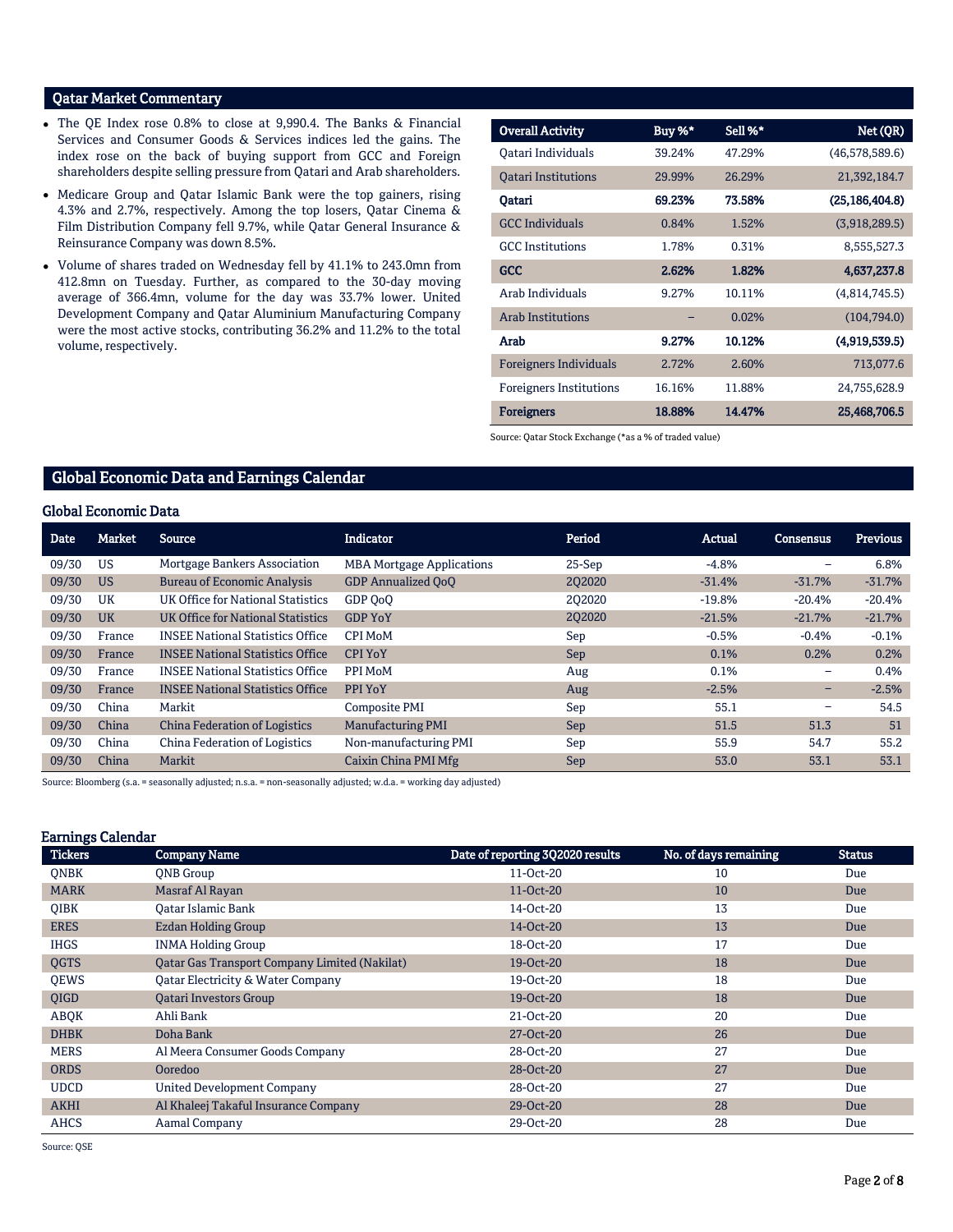# News

- Qatar
- IHGS to disclose 3Q2020 financial statements on October 18 Inma Holding (IHGS) intends to disclose the 3Q2020 financial statements for the period ending September 30, 2020, on October 18, 2020. (QSE)
- ABQK to disclose 3Q2020 financial statements on October 21 Ahli Bank (ABQK) intends to disclose the 3Q2020 financial statements for the period ending September 30, 2020, on October 21, 2020. (QSE)
- AKHI to disclose 3Q2020 financial statements on October 29 Al Khaleej Takaful Insurance Company (AKHI) intends to disclose the 3Q2020 financial statements for the period ending September 30, 2020, on October 29, 2020. (QSE)
- Medicare Group discloses a court ruling Medicare Group discloses that the company has been informed by the external law firm that a court judgment issued this on September 30, 2020 in the civil lawsuit No. 4048/2017 filed by the company against the National Health Insurance Company - SEHA (under liquidation) and other defendants, requesting the court to oblige the defendants to: Pay Medicare Group the outstanding amounts for the health services provided by the company to the insured citizens pursuant to the agreement signed between the parties, in addition to the demurrages due to delay in payment. To nullify the decision of liquidating the first defendant. Declare the first defendant's bankruptcy. The court has issued the following Verdict: (1) Not to accept the case against the second and third litigants. (2) Oblige the first defendant (National Health Insurance Company) to pay the plaintiff an amount of QR125,683,595 and the amount of QR5,000,000 as compensation. (3) Reject the other demands. (4) Oblige the defendant to pay the expenses. (QSE)
- Qatar Petroleum announces fuel prices in Qatar for October Customers will have to pay a bit more for fuel in Qatar in October, unless they are buying diesel. Announcing the fuel prices in Qatar for October, Qatar Petroleum said premium grade petrol will cost QR1.25 per liter, while the super grade petrol will retail at QR1.30 per liter. Both fuel grades were QR0.05 cheaper in September. However, diesel is priced QR1.15 per liter for October, QR0.10 cheaper than its price in September. (Qatar Tribune)
- Moody's: Qatar expected to retire debt using accumulated contingency reserve funds  $-$  Qatar is expected to retire debt using accumulated contingency reserve funds, global rating agency Moody's said and noted it understands that Qatar's government has now approved a plan to use \$20bn (or 13% of 2020 GDP) to reduce its gross borrowing requirement during 2020-21. According to Moody's, Qatar will reduce its debt burden below 50% of GDP from an estimated peak of around 68% of GDP in 2020 through the combination of announced fiscal consolidation measures and a planned debt reduction exercise, which will draw on the government's accumulated contingency reserves. Recently, Moody's affirmed Qatar's longterm issuer and foreign-currency senior unsecured debt ratings at 'Aa3' and maintained the 'Stable' outlook. The increase in government debt during 2018-19, prior to the coronavirus

shock, Moody's noted was exclusively due to the government's decision to borrow in excess of its budget financing needs. Despite small fiscal surpluses in both 2018 and 2019 (averaging 1.6% of GDP) and a very modest external debt repayment schedule (\$3bn), the government raised \$33.5bn from external borrowing during those two years, including \$24bn from large multi-tranche issuances of international bonds. While this has facilitated a small reduction in domestic debt, Moody's assumes that most of this borrowing has been saved as part of contingency reserve funds of the Ministry of Finance with the intention to build precautionary buffers and use some of this saving for the repayment of large external maturities (\$10.9bn) in 2020 while also taking advantage of favorable external financing conditions. (Gulf-Times.com)

- S&PGR places 'A' rating on Ras Laffan Liquefied Natural Gas Co. Ltd. (3) on CreditWatch 'Positive' – S&P Global Ratings (S&PGR) placed its 'A' rating on Ras Laffan Liquefied Natural Gas Co. Ltd. (3) on CreditWatch 'Positive'. Ras Laffan Liquefied Natural Gas Co. Ltd. (II) is expected to repay all of its remaining debt and Ras Laffan Liquefied Natural Gas Co. Ltd. (3) will likely repay two out of its six tranches of debt. The deleveraging will likely strengthen the project's debt service coverage ratios. The CreditWatch reflects the potential for an upgrade following the debt repayment. Ras Laffan Liquefied Natural Gas Co. Ltd. (II), or RLII, and Ras Laffan Liquefied Natural Gas Co. Ltd. (3), RL3, are liquefied natural gas (LNG) production facilities in Qatar (AA-/Stable/A-1+). The two entities, collectively known as RL, were set up to enter into limited recourse financings for the purpose of designing, building, and operating LNG trains 3, 4, and 5 (in the case of RLII), and trains 6 and 7 (RL3). RLII and RL3 have a design production capacity of 14.1mn metric tons per annum (mtpa) and 15.6 mtpa production capacity, respectively. The debt issuance was used to refinance the construction costs of RLII, and to fund the remaining construction activities of RL3, which were finalized in 2011 following the completion of train 7. RL currently has a total of \$2.8bn senior debt outstanding as of end-December 2019. Cash flow is generated predominantly from the sale of LNG under sale and purchase agreements with importers of LNG in Europe, Asia, and the US Other revenue comes from the sale of condensates and liquefied petroleum gas. (Bloomberg)
- Moody's announces completion of a periodic review of ratings of Industries Qatar – Moody's Investors Service (Moody's) has completed a periodic review of the ratings of Industries Qatar and other ratings that are associated with the same analytical unit. The review did not involve a rating committee. Industries Qatar (IQCD) falls under Moody's Government-Related Issuer (GRI) methodology given the group's ownership structure and links to the Government of Qatar ('Aa3' rating) through its various mandates. The company's 'A1' issuer rating combines a baseline credit assessment (BCA) of 'baa1' and a three-notch GRI uplift, based on the assumption of 'very high' interdependence between the government and IQCD and 'high' likelihood of extraordinary support being provided to the company from the government if ever required. The 'baa1' BCA,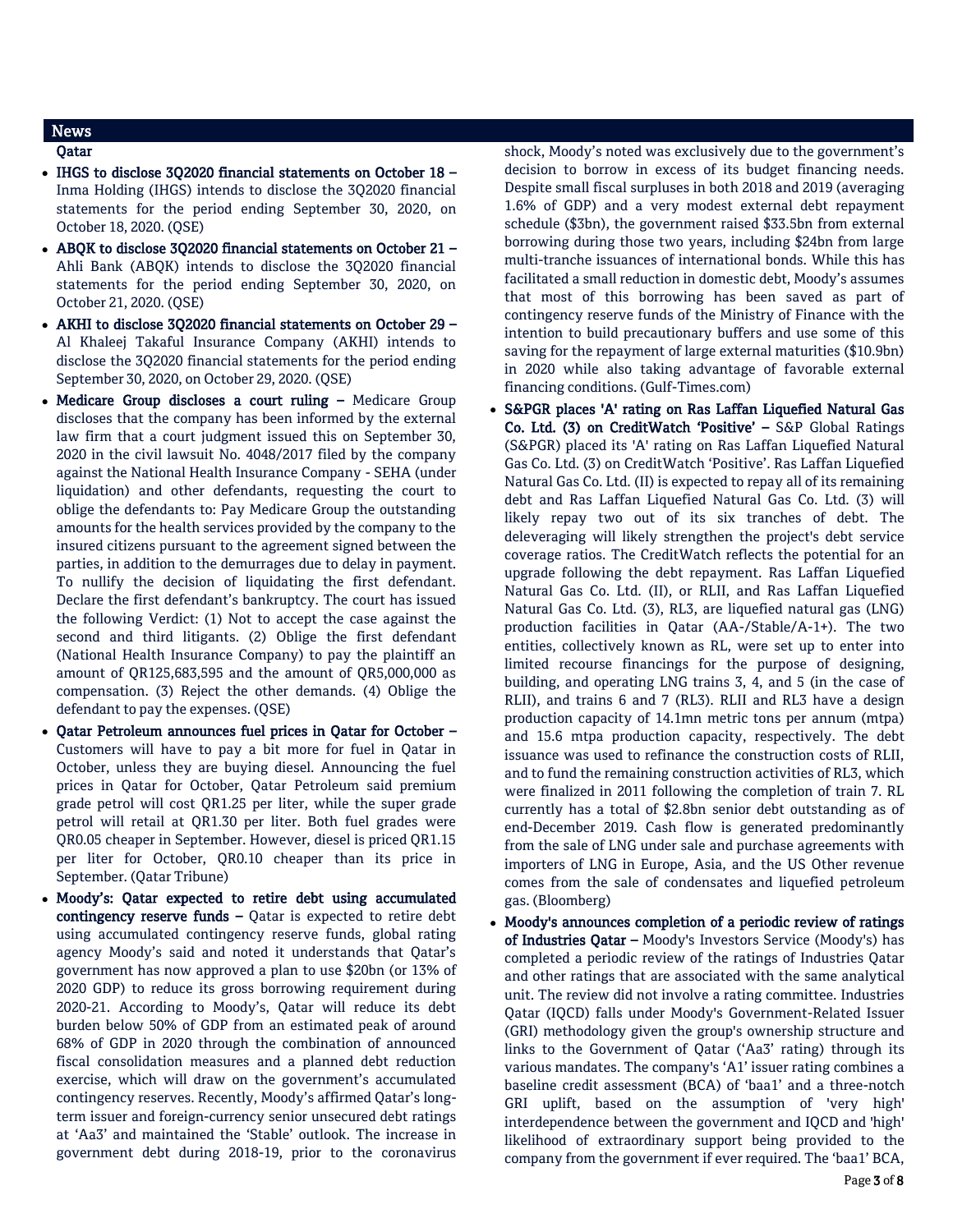which is a measure of stand-alone credit quality, is underpinned by IQCD's (1) solid competitive position as a world-class lowcost producer; (2) very strong financial profile, with no debt on the balance sheet; and (3) a high degree of integration between IQCD and Qatar Petroleum (QP, 'Aa3' rating), notably through board representation, shared management and QP's control over key IQCD group financial policies, as well as financial and investment decisions at the operating company level. Longterm competitive feedstock agreements with QP give IQCD a degree of resilience to various down cycles in the sectors in which it operates. IQCD's 'baa1' BCA is constrained by its scale, concentration risks and exposure to the volatility in the petrochemical, fertilizer and steel industries. (Bloomberg)

- QCB's August foreign reserves rise MoM & YoY to QR203.7bn Qatar Central Bank (QCB) has published Qatar's foreign reserves for August on its website. International reserves and foreign currency liquidity rose to QR203.7bn from QR203.5bn in July. Reserves were up 3.4% from the same period last year. Gold was up 3.6% MoM and 53% YoY to QR11.5bn. Other reserves of assets was unchanged MoM, while it was up 0.5% YoY to QR55.9bn. (Bloomberg)
- Oatar tourism revenue falls 60% in 2Q2020 Income from foreign visitors to Qatar fell 60% to QR1.94bn in 2Q2020 compared with the same period last year, according to data from Qatar Central Bank. This is the lowest number since March 31, 2012. Revenue from tourism accounted for 12% of services exports, down from 27% a year earlier, and 5.9% of the country's total export of goods and services. In the same time, residents from Qatar spent QR4.45bn (\$1.21bn) abroad, down 49% from last year. The Qatari Riyal strengthened 0.8% against the dollar in 2Q2020 and strengthened 0.6% over the past year. (Bloomberg)
- Winter LNG demand climbs 4.5% as supply returns The global gas market will move past the impact of COVID-19 as it enters peak demand season. Summer liquefied natural gas demand is estimated to be 3.6% lower than last year, but winter 2020-21 the period between October 2020 and March 2021 is set to see a 4.5% growth over last winter 2019-20. Global LNG supply rebounds into the fourth quarter, particularly in the US, to cater to Asia's increased gas needs. (Bloomberg)

## International

 US private payrolls accelerate in September; many challenges loom – US private employers stepped up hiring in September, but diminishing government financial assistance and a resurgence in new COVID-19 cases in some parts of the country could slow the labor market's recovery from the pandemic. Other data on Wednesday confirmed that the economy suffered its sharpest contraction in at least 73 years in the second quarter because of the disruptions from the coronavirus. Record growth is predicted in the third quarter, buoyed by fiscal stimulus and the resumption of many business operations. But without another rescue package, rising coronavirus infections and political uncertainty that could extend beyond the November 3 presidential election, gross domestic product estimates for the fourth quarter are being slashed. Private payrolls increased by 749,000 jobs this month after rising 481,000 in August, the ADP National Employment Report showed. Economists polled by Reuters had forecast private

payrolls would rise by 650,000 in September. Employment gains were spread across all industries and company size. Manufacturing payrolls increased by 130,000 jobs and employment at construction sites rose 60,000. Hiring in the services industries advanced 552,000, with trade, transportation and utilities leading the gains. The ADP report is jointly developed with Moody's Analytics. Though it has fallen short of the government's private payrolls count since May because of methodology differences, it is still watched for clues on the labor market's health. (Reuters)

- UK GDP collapsed nearly 20% in second quarter in historic COVID hit – Britain suffered a record collapse in economic output in the second quarter of 2020 when COVID-19 lockdown measures were in full force, though the decline was slightly smaller than first estimated. GDP shrank by 19.8% in the three months to June, the Office for National Statistics said, slightly less than the initial estimate of a quarterly 20.4% crash but still more than for any other major advanced economy. The fall was the biggest since the ONS records began in 1955. Other data has suggested Britain is on course for its biggest annual fall since the 1920s. Britain's economy had already shrunk by 2.5% in the January-March period as the country entered lockdown in late March. Output has rebounded in recent months but the recovery looks to be fading with rising coronavirus cases and forecasts of a jump in unemployment as the government scales back job support. Households saved a record 29.1% of their income, up from 9.6% in the first quarter, as they were unable to spend in many shops and restaurants during the lockdown, while incomes were supported by a government job program which ends next month. (Reuters)
- EY Brexit tracker: More than 7,500 finance jobs have left Britain for Europe – More than 7,500 finance jobs and a trillion pounds in assets have already left Britain for the European Union as banks prepare for full-blown Brexit in January, EY consultants said on Thursday. Banks, insurers and asset managers have opened new or expanded existing hubs in the EU to continue serving their clients given that future access will be more limited once transition arrangements expire on December 31. The number of jobs and amount of assets is still a fraction of total jobs and assets held by Britain's financial sector. But there could still be a flurry of further staff and operational announcements in the weeks before the year end, said Omar Ali, UK financial services managing partner at EY. EY said its Brexit Tracker showed that companies have also been hiring for more than 2,800 new roles in Europe since Britain voted to leave the EU in 2016. Assets worth over 1.2tn Pounds (\$1.55tn) belonging to EU customers have also been moved from London to the bloc, where Dublin remains the most popular destination for new hubs, followed by Luxembourg, Frankfurt and Paris, EY said. The EU has said it will only offer selective access for the City of London's range of financial services under its "equivalence" system, under which access is only allowed if Britain's finance regulations are equivalent to the EU's. The Tracker monitors statements from 222 of the biggest financial firms that have significant operations in Britain, with latest data up to September 30. (Reuters)
- ECB's Lagarde sets scene for Fed-like strategy overhaul European Central Bank (ECB) President Christine Lagarde set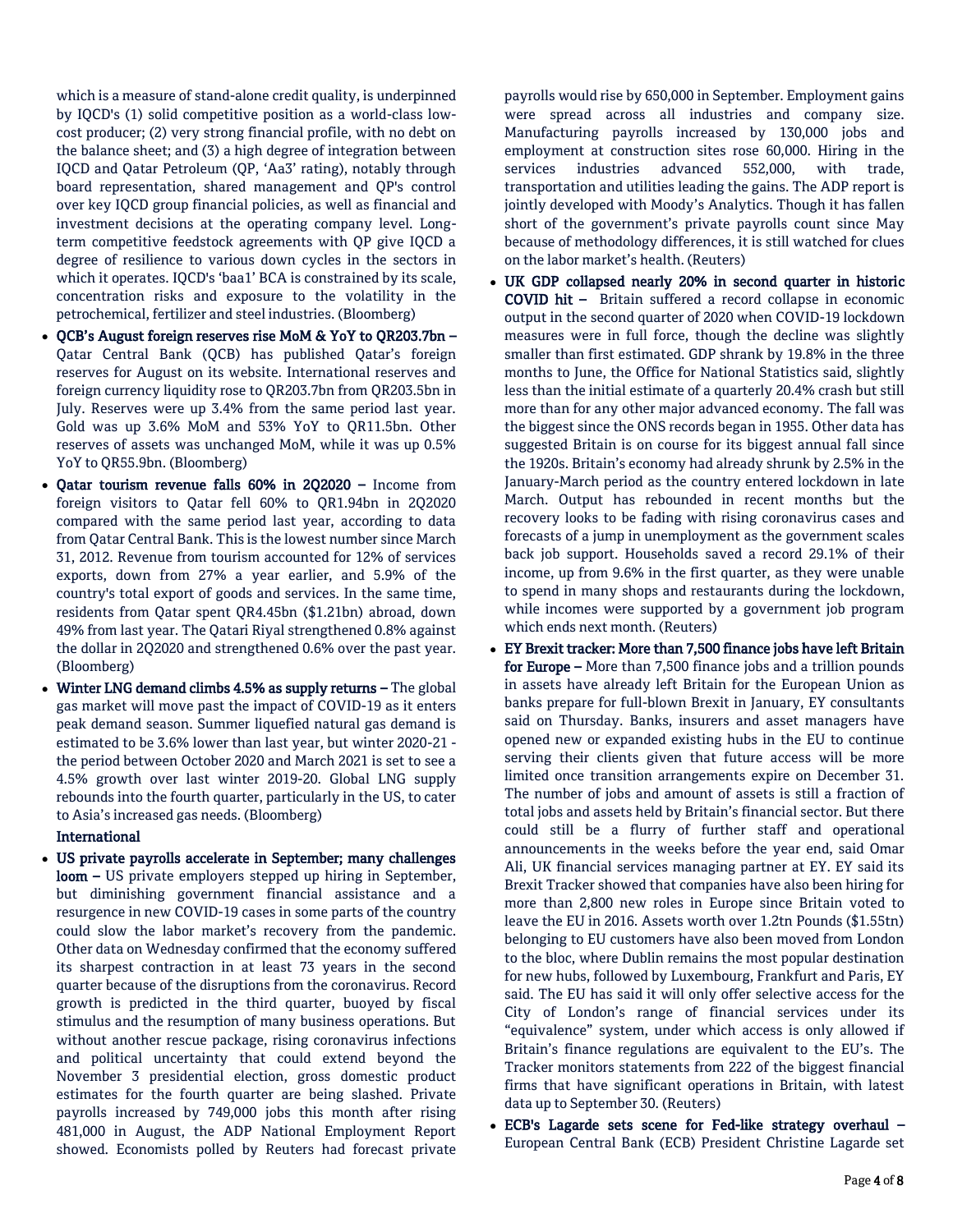the scene on Wednesday for a change of strategy that could align the ECB with the US Federal Reserve, possibly including a commitment to let inflation overshoot after it has been low for too long. Inflation in the euro zone has missed the ECB's target of "below but close to 2%" for more than seven years, despite increasingly aggressive stimulus from the central bank, which has pushed its main interest rate below zero and bought more than 3tn Euros (\$3.51tn) worth of assets. In her first update on the ECB's current review of its strategy, Lagarde also raised the idea that the ECB might in future focus on achieving that elusive goal more quickly. The ECB is widely expected to follow in the footsteps of the Fed, which said last month it would aim for inflation of 2% on average, so that periods when prices grow too slowly can be compensated for with faster increases at another time. French Central Bank Chief Francois Villeroy de Galhau added that the ECB's aim is already not too different from that of the US Central Bank and should produce similar results. (Reuters)

- Pompeo delivers warning to Italy over China's economic influence, 5G – US Secretary of State Mike Pompeo delivered a warning to Italy over its economic relations with China on Wednesday, and described Chinese mobile telecoms technology as a threat to Italy's national security and the privacy of its citizens. "The foreign minister and I had a long conversation about the United States' concerns at the Chinese Communist Party trying to leverage its economic presence in Italy to serve its own strategic purposes," Pompeo told a joint news conference with Foreign Minister Luigi Di Maio. "The US also urges the Italian government to consider carefully the risks to its national security and the privacy of its citizens presented by technology companies with ties to the Chinese Community Party." Di Maio said the Italians were aware of US concerns over Chinese 5G technology, and "fully realize the responsibility faced by every country when dealing with security". US attention has focused particularly on Huawei Technologies, the world's biggest telecoms equipment maker. Washington has told its European allies the Chinese firm poses a security threat, noting that Chinese companies and citizens must by law aid the state in intelligence gathering. Huawei has denied it poses a risk. The head of its Italian unit said on Wednesday it was ready for any scrutiny to show that its technology was safe. (Reuters)
- Japan's factory output rises for third month in August Japan's factory output rose for the third straight month in August, in a positive sign for manufacturers as economic activity gradually recovered further from the impact of the coronavirus pandemic. Demand among Japan's global trading partners, and especially China, has come off lows seen earlier this year when the virus crisis forced governments to impose lockdowns that hurt global trade and production. Separate data showed retail sales posted their sixth straight month of declines in August as worries over a fragile economic recovery kept a lid on consumer spending. Official data released on Wednesday showed factory output increased 1.7% in August from the previous month, boosted by rebounding production of automobiles and car parts as well as iron, steel and non-ferrous metals. August's rise, which was much slower than the previous month's record 8.7% gain, came in largely in line with the median market forecast of 1.5% growth in a Reuters poll of economists. But analysts said the

recovery in car output was expected to fade in the coming months as a resurgence in coronavirus infections around the world would likely lead to weaker demand. Manufacturers expect output to rise 5.7% in September and 2.9% in October, the Ministry of Economy, Trade and Industry (METI) said. (Reuters)

- Japan business sentiment perks up as hit from pandemic begins to ease – Japanese business sentiment improved in July-September from a 11-year low hit three months ago, a key central bank survey showed, in a sign the economy is gradually emerging from the devastating hit from the coronavirus pandemic. The data offers some hope for new Prime Minister Yoshihide Suga's efforts to achieve an economic revival from the crisis and pave the way for hosting next year's Tokyo Olympic Games. But factory activity remained shaky and corporate capital expenditure plans were at their weakest since the 2009 global financial crisis, underscoring the challenge of pulling the world's third-largest economy sustainably out of its slump. As the pandemic's pain persists, a ruling party heavyweight signaled Japan's readiness to compile a "largescale, bold" additional spending package. The headline index for big manufacturers' sentiment improved to minus 27 in September, off a 11-year low of minus 34 in June but worse than a median market forecast of minus 23, the Bank of Japan's closely watched "tankan" survey showed on Thursday. While it showed many firms remain downbeat, it was the first sign of improvement in nearly three years. Big non-manufacturers' sentiment also recovered to minus 12 from minus 17 in June, worse than a Reuters poll of minus 9 but the first improvement in five quarters. Big firms plan to raise their capital expenditure by just 1.4% in the current business year to March 2021, lower than a 3.2% increase projected in June. Total spending plans by companies of all size and industry for the current fiscal year fell 2.7%, the biggest drop marked in any September survey since fiscal 2009, the tankan showed. (Reuters)
- India posts record current account surplus in June quarter India's current account surplus rose to a record \$19.8bn in April-June as its trade deficit narrowed sharply, the Reserve Bank of India said on Wednesday. The current account figure for the first quarter of the fiscal year compared with a surplus of \$600mn in the Jan-March quarter, which was the country's first surplus in 13 years. The surplus stood at 3.9% of GDP in the latest quarter, compared with a deficit of \$15bn or 2.1% in the same period a year ago, RBI data showed. The higher balanceto-GDP ratio is primarily due to sharp contractions in both the trade deficit and economic activity, said Rupa Rege Nitsure, chief economist at L&T Financial Services. The country's merchandise trade balance recorded a deficit of \$10bn in April-June, sharply lower than the deficit of \$46.8bn in the same quarter a year ago. India's economy contracted by 23.9% in the June quarter, far worse than economists had predicted, as sweeping coronavirus restrictions paralyzed business and consumer activity. They are now predicting around a 10% contraction for the full year 2020/21. Net services receipts remained stable, primarily on the back of net earnings from computer services, the RBI said. (Reuters)
- Brazil registers strongest August formal job growth in a decade – Formal job creation in Brazil accelerated sharply in August,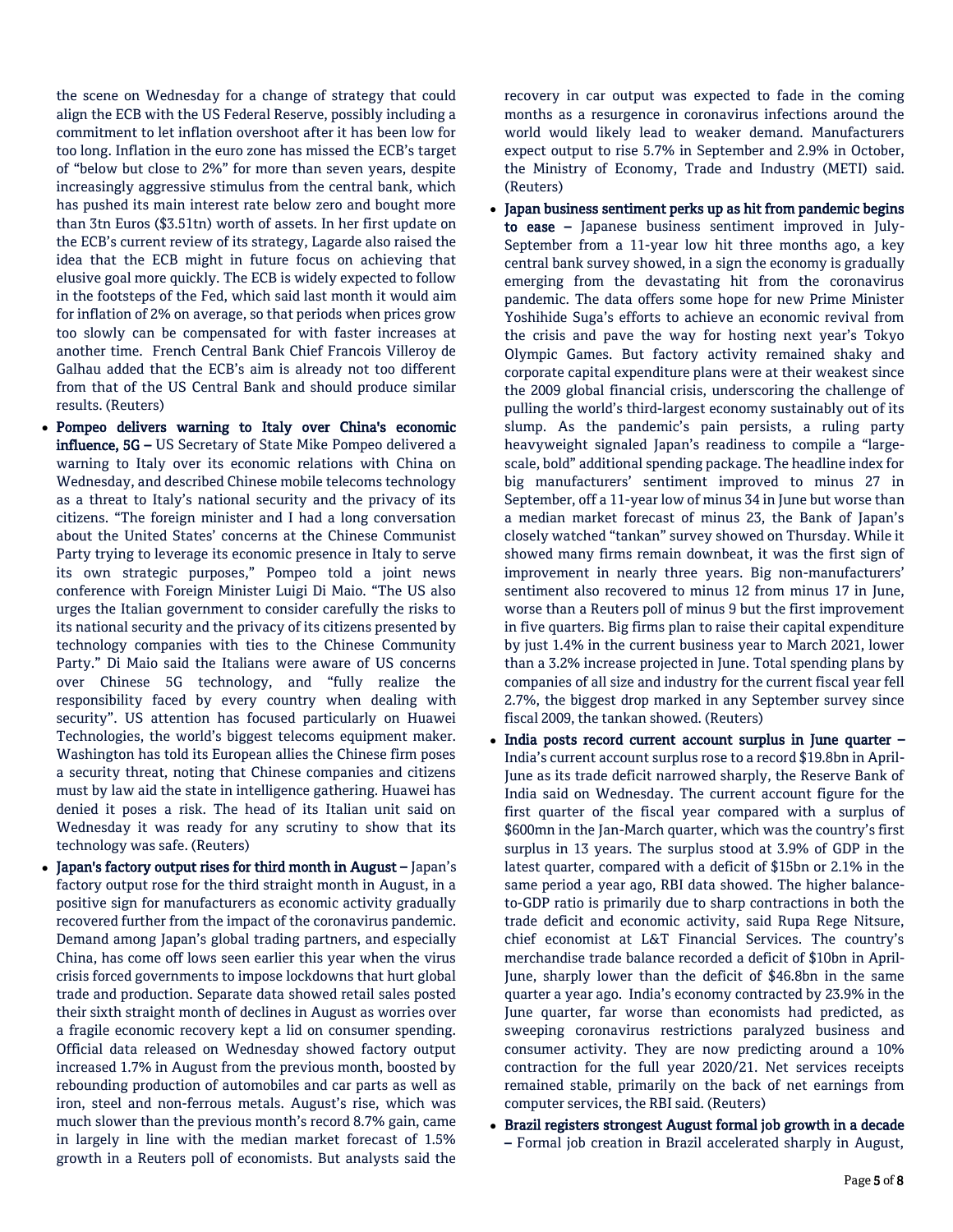figures showed on Wednesday, as industry and manufacturing led the strongest job growth in a decade for that month and services finally showed signs of a recovery in employment. A net 248,388 formal jobs were created in August, the economy ministry said, marking the second month in a row of job gains and almost double the 130,000 forecast in a Reuters poll of economists. It was the highest figure for any August since 2010 when 299,415 jobs were created, and reduced the net number of formal job losses in the first eight months of this year to 849,387. In the month, 1.24mn jobs were created and 990,090 were cut. Industry led the way with 92,893 new jobs, followed by construction (50,489), trade (49,408), services (45,412) and agriculture (11,213), the figures showed. Services, which account for around 70% of economic activity in Brazil, had been shedding jobs recently even as industry, manufacturing and construction had been recovering from the worst of the coronavirus pandemic earlier in the year. (Reuters)

## Regional

- OPEC September oil output rises for third month on Libya restart, Iran – OPEC oil output has risen for a third month in September, a Reuters survey found, as a restart of some Libyan installations and higher Iranian exports offset strong adherence by other members to an OPEC-led supply cut deal. The 13 member OPEC pumped 24.38mn bpd on average in September, the survey found, up 160,000 bpd from August's revised figure and a further boost from the three-decade low reached in June. An increase in OPEC supply since August and concerns of a new demand hit as coronavirus cases rise have weighed on oil prices, which have fallen 10% in September to near \$40 a barrel. OPEC is monitoring Libyan output, which has failed to sustain restarts in the past. "While demand struggles to keep up, supply is rising," Analyst at Rystad Energy, Paola Rodriguez-Masiu said. "Libya's production is coming back." Libya and Iran are two of the OPEC members exempt from an supply pact by OPEC and allies including Russia, known as OPEC+. The pact has helped to boost prices in 2020 from historic lows in April as the coronavirus crisis destroyed demand. (Reuters)
- OPEC July crude supply to US slumps after rising on price war Crude deliveries from OPEC to the US declined by nearly half to 27.3mn bbl in July, after surging in May and June in the wake of price war between Russia and Saudi Arabia, according to EIA's Petroleum Supply Monthly (PSM) report. OPEC shipments reached 43.2mn bbl in May and 41.4mn bbl in June. Saudi Arabia sent 19.9mn bbl in July compared to 35.7mn bbl in May, 36.2mn bbl in June. (Bloomberg)
- Saudi Arabia to cut spending next year, sees economy bouncing back – Saudi Arabia plans to cut spending by 7.5% in next year's budget to SR990bn from this year's SR1.07tn, according to a preliminary budget statement published on Wednesday. But despite a significant drop in revenue this year and a slowdown in economic activity, it expects the economy to bounce back to growth next year as it improves its management of the coronavirus crisis. The retrenchment in spending comes as the world's largest oil exporter faces an economic contraction caused by the pandemic, a drop in oil prices, and crude production cuts. For next year, the government "seeks to preserve the fiscal and economic gains achieved in recent years and to achieve the goals of stability, fiscal discipline, and

spending efficiency," the ministry of finance said in the statement. Riyadh expects a 12% budget deficit for 2020, falling to 5.1% next year, the document showed. Spending is expected to decrease to SR955bn and SR941bn in 2022 and 2023, respectively, with the deficit shrinking to 3% and 0.4% in those two years. (Reuters)

- Saudi government expects inflation to hit 3.7% after VAT hike – Saudi Arabia's government expects inflation to reach 3.7% in 2020, partially due to an increase in its value-added tax rate, it said in a preliminary budget statement on Wednesday. The government expects inflation to hit 2.9% in 2021, the document showed. (Reuters)
- Saudi unemployment spikes as virus-hit economy shrinks by 7% in second-quarter – Saudi Arabia's economy shrank by 7% in the second quarter, a sign of how deeply the new coronavirus hit both the oil and non-oil sectors, while unemployment hit a record high of 15.4%, official data showed on Wednesday. The world's largest oil exporter is facing a deep recession after the COVID-19 pandemic curbed global crude demand and measures to contain the coronavirus hurt domestic activity. "The private sector and the government sector recorded a negative growth rate of 10.1% and 3.5%, respectively," said the General Authority for Statistics. The Saudi unemployment rate was "largely impacted by the effects of the COVID-19 pandemic on the Saudi economy," it said. In the first quarter, Saudi Arabia posted a 1% economic contraction, but that only captured part of the oil price collapse and the impact of the pandemic, which escalated in March. Back then, the oil sector slumped by 4.6%, while the non-oil sector posted a positive growth rate of 1.6%. (Reuters)
- Saudi Aramco boosts Propane, Butane prices for Asia in October – Saudi Aramco set LPG contract prices for October-loading cargoes for Asian customers, a company official said. October Propane prices stood at \$375 per ton, up from \$365 per ton a month earlier, October Butane at \$380 per ton, up from \$355 per ton a month earlier. (Bloomberg)
- Arabtec shareholders vote to liquidate the Dubai construction firm – Arabtec Holding shareholders authorized the board of the Dubai-listed construction company on Wednesday to file for liquidation due to its untenable financial position following the fallout from the coronavirus pandemic, an internal company email said. Shareholders also authorized Arabtec to appoint AlixPartners and Matthew Wilde, or any other person or persons the board considered fit, as liquidator, sources told Reuters. "Unfortunately, against a backdrop of adverse market conditions, we regret to inform you that Arabtec shareholders voted to adopt a plan of liquidation and dissolution due to the company's untenable financial situation," the company said. Arabtec held a general assembly on Wednesday to decide whether to continue operating or liquidate and dissolve the firm after the COVID-19 pandemic hit projects and led to additional costs. (Reuters)
- ADNOC says new oil trading arm starts derivatives trading Abu Dhabi National Oil Company (ADNOC) said on Wednesday that one of its new trading entities, ADNOC Trading, has started derivatives trading. "ADNOC has incorporated two trading units, ADNOC Trading (AT), which focuses on the trading of crude oil, and ADNOC Global Trading (AGT) a joint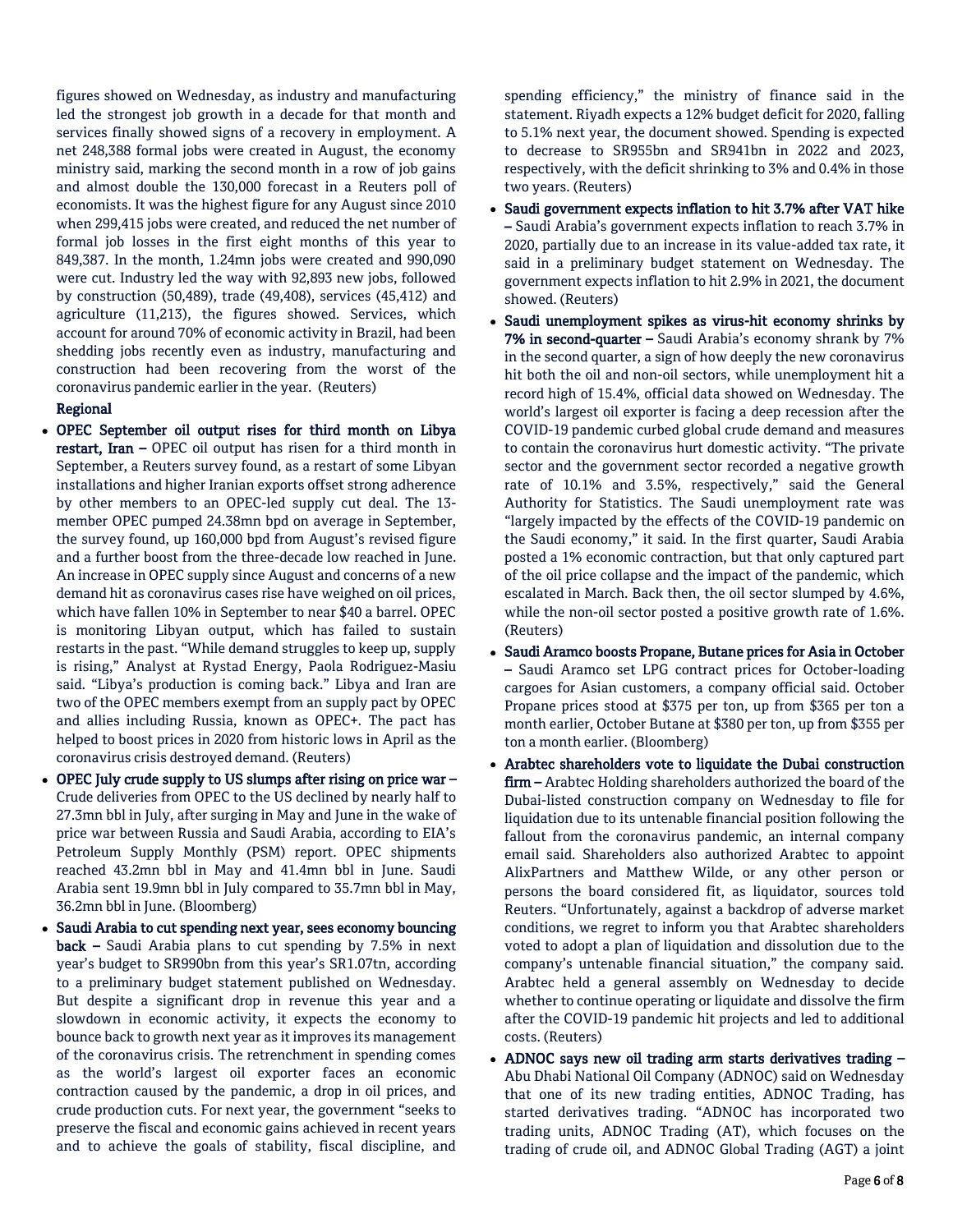venture with ENI and OMV that will focus on the trading of refined products," ADNOC said in a statement. AT will focus on the trading of crude oil, while AGT, which is a joint venture with Italy's ENI and Austria's OMV will be trading in refined products, ADNOC said. (Reuters)

- ADNOC Distribution on track to deliver 50-60 stations by yearend – ADNOC Distribution is on track to deliver 50-60 stations by year-end. It includes 20-25 new stations in Dubai, ADNOC Distribution said. It is confident in its ability to pay "generous dividend" while maintaining capacity to deploy capital to expand fuel station network, with focus on Dubai market, investing in non-fuel and international business expansion. As of end-June, the company held AED2.4bn in cash and cash equivalents (including term deposits), AED2.8bn in unutilized revolving credit facilities. (Bloomberg)
- ADNOC seen keeping Murban OSP unchanged for November Abu Dhabi National Oil Co. (ADNOC) may keep the official selling price of its Murban crude unchanged at a \$0.50 per bbl discount to the Dubai benchmark for November sales, according to the median estimate in a Bloomberg survey. Of the six refiners and traders surveyed, three predicted the OSP differential to remain unchanged, one forecast a \$0.05 per bbl increase and another estimated a gain of \$0.10-\$0.20. (Bloomberg)
- FAB issues \$750mn benchmark Tier 1 six-year bond First Abu Dhabi Bank (FAB), has announced the issuance of a \$750mn benchmark fixed rate Additional Tier 1 perpetual non-call sixyear bond. "FAB attracted a quality orderbook of over \$1.5bn with strong participation from more than 115 accounts. Despite the volatile and challenging market backdrop, FAB successfully achieved its target size of \$750mn at a price of 4.5%, making this the lowest yield for a USD Reg S AT1 from the MENA region," the bank said. Commenting on the announcement, Head of Group Funding at FAB, Rula AlQadi said, "We are delighted with the outcome on our AT1 issuance. To be able to achieve our size and price aspirations in challenging markets with a well-diversified international investor base is a fantastic outcome and reflects FAB's strong credit fundamentals with international investors." (Zawya)
- Kuwait's debt law gridlock poses first economic test for new Emir – Kuwait's new Emir Sheikh Nawaf Al-Ahmad Al-Sabah faces the urgent task of overcoming legislative gridlock on debt legislation needed to tackle a liquidity crisis in the wealthy oil producing country. Parliament has repeatedly blocked the bill, which would allow Kuwait to tap international debt markets, but the issue has gained urgency as low oil prices and COVID-19 strained state finances and led to the rapid depletion of available cash reserves. The new ruler, sworn in on Wednesday after the death of his brother Emir Sheikh Sabah Al-Ahmad Al-Sabah, takes the helm with the nearly \$140 billion economy facing a yawning deficit of \$46bn this year. Oil prices at some \$40 a barrel are largely below what is needed to balance the OPEC member state's budget, in which public sector salaries and subsidies accounted for 71% of spending for the 2020-2021 fiscal year. (Reuters)
- Rolls-Royce ends talks with Singapore, Kuwait funds, Sky says – Rolls-Royce Holdings has ended talks to raise \$645mn from sovereign funds in Singapore and Kuwait and will instead seek

to raise £2bn from existing shareholders, Sky reported. Current owners opposed the dilution that would occur bringing outside investors into the £2.5bn fundraising effort, the outlet reported, citing sources. The UK maker of aircraft engines is likely to unveil a financing package as soon as Thursday that also includes additional borrowing power, Sky said. (Bloomberg)

 Bahrain August consumer prices fall 3.6% YoY; rise 0.3% MoM – Information & eGovernment Authority in Manama published Bahrain's August consumer prices which showed that consumer prices fell 3.6% YoY, however rose 0.3% MoM. (Bloomberg)